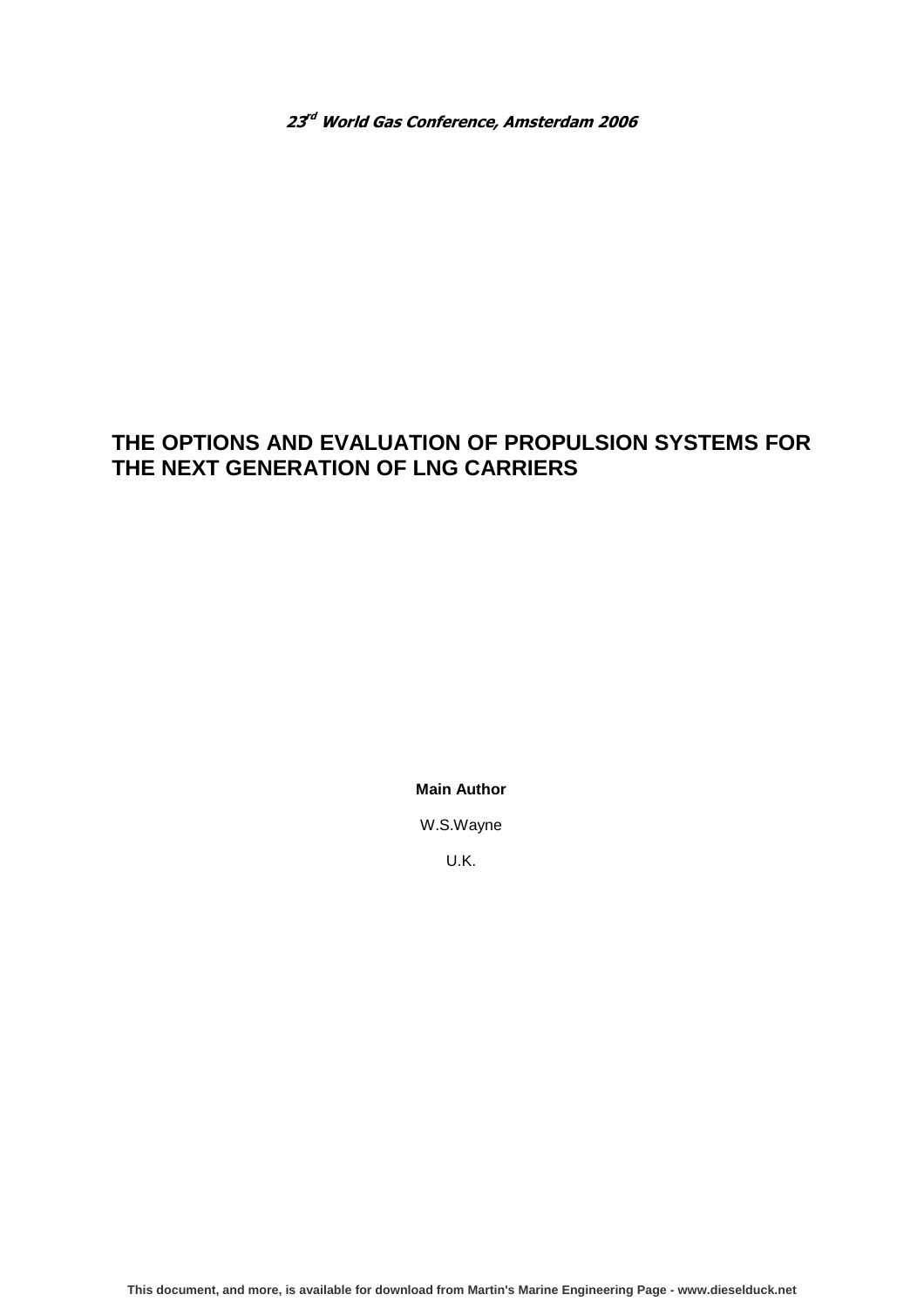### **Abstract**

The LNG shipping industry is going through a period of rapid change, with much larger size ships and novel propulsion systems being contemplated for the next generation of LNG carriers. This paper reviews the options currently available for the propulsion of the next generation of LNG carriers. It is written from the perspective of an Independent Oil Company (IOC) and is based on experiences gained in recent large-scale LNG projects. The paper examines the technology available and discusses the issues, highlighting such aspects as environmental emissions profiles, maintainability and reliability. The paper also discusses aspects of the methodology for carrying out economic assessment for the various options when evaluating proposals for a project.

Authors:

W.S.,Wayne, Technology Development Manager, Shell Shipping Technology M.Hodgson, Senior Cryogenic Engineer, Shell Shipping Technology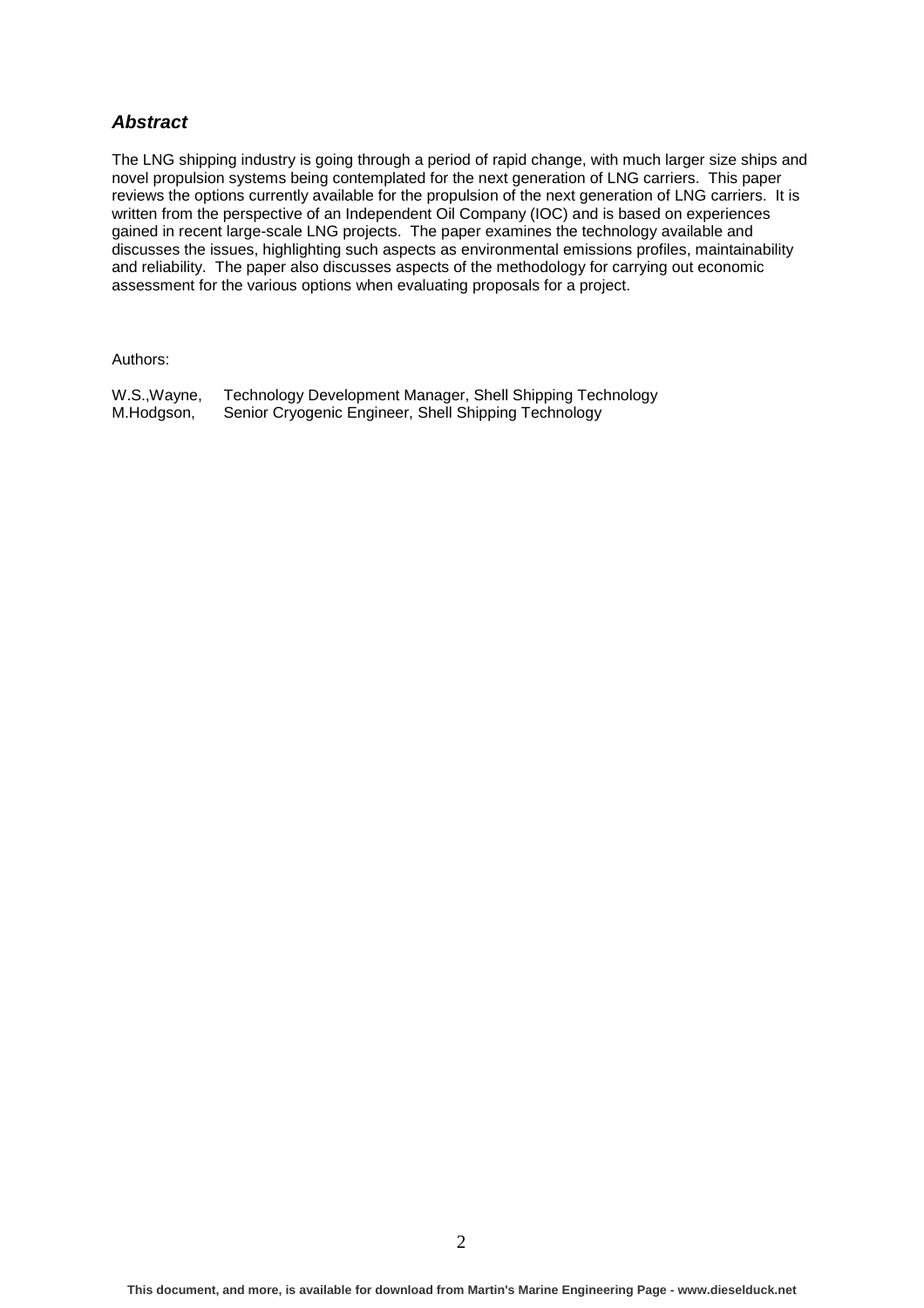# **Contents**

| $\mathcal{P}$ |               |  |  |
|---------------|---------------|--|--|
|               | 21            |  |  |
|               | 2.1.1         |  |  |
|               | $2.2^{\circ}$ |  |  |
|               | 2.3           |  |  |
|               | 2.4           |  |  |
|               | 2.5           |  |  |
| 3             |               |  |  |
|               | 3.1.1         |  |  |
|               | 3.1.2         |  |  |
|               | 3.1.3         |  |  |
|               | 3.1.4         |  |  |
|               | 3.1.5         |  |  |
| 4             |               |  |  |
|               | 4.1.1         |  |  |
|               | 4.1.2         |  |  |
|               | 4.2           |  |  |
| 5             |               |  |  |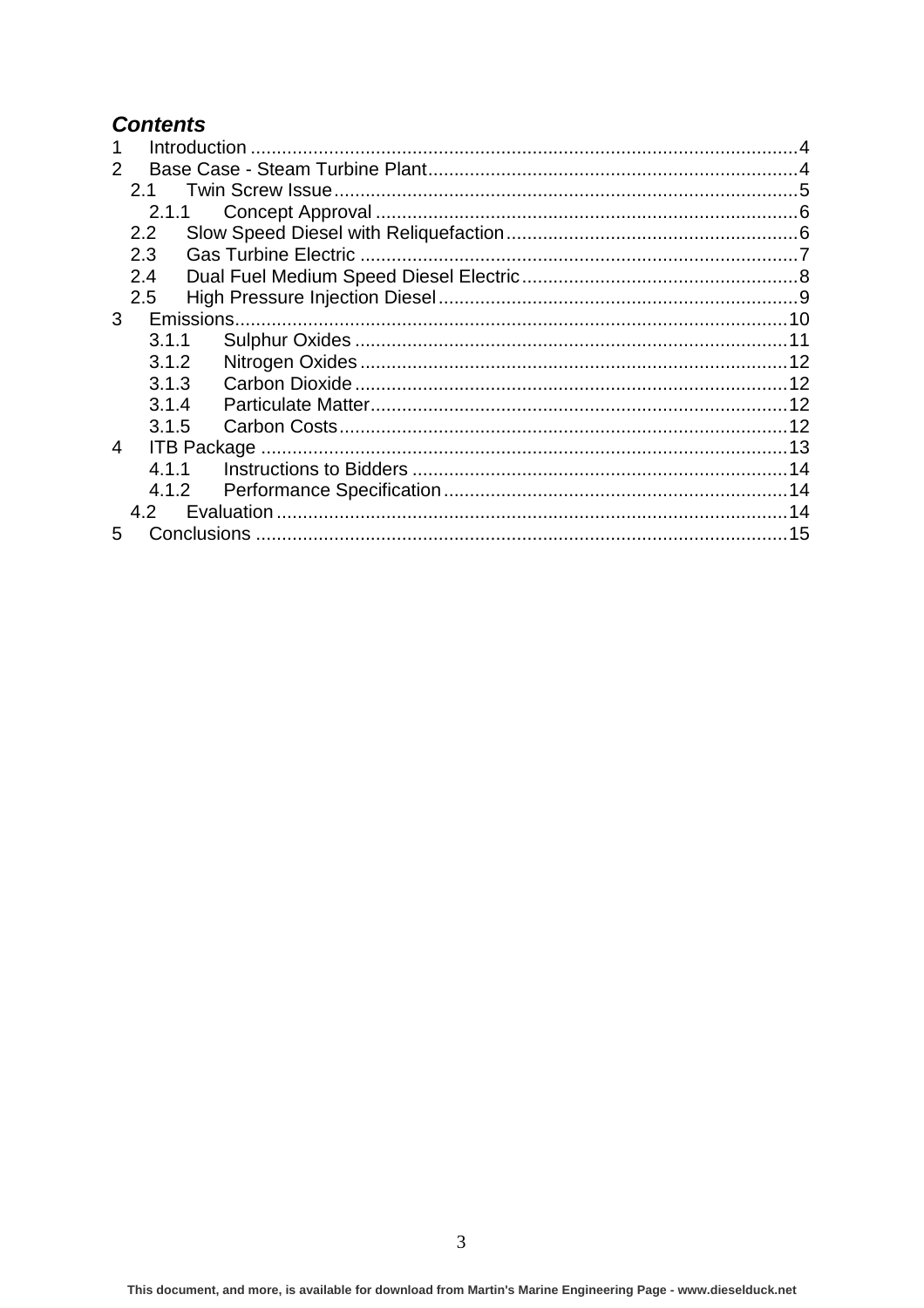## **PAPER**

### **1 INTRODUCTION**

All LNG ships in service, with the exception of two LNG/Ethylene/LPG vessels of about 30 000  $m<sup>3</sup>$ capacity, have been driven by steam turbine propulsion systems. The first generation of LNG ships built in the 1960's employed steam turbine plants and, in doing so, established the technical concept for burning boil-off gas in boilers, which is still applied today. Whilst the steam turbine systems have proved extremely reliable, compared to alternatives, they are inefficient in terms of fuel consumption. It should be noted that the oil price shocks of the 1970's brought about the demise of steam turbines in virtually all other merchant marine applications. The fuel consumption of steam ships compared to diesel engines was just too high to bear in non-LNG ship applications. This has led to a situation of fewer manufacturers, less experience in the marine industry and concerns about maintenance of the specialized skill-pool.

For LNG ships built up to about 20 years ago, there was little incentive to seek more efficient propulsion plants because the state of the cargo tank insulation technology was such that, on a laden voyage, the natural boil-off gas flow provided approximately 100 % of the fuel requirements - i.e. even if more efficient plants were available, they could not be used without wasting boil-off gas. However, developments in insulation have resulted in significantly lower boil-off rates such that the advantages of more efficient propulsion machinery can be realised.

Over the years, Shell Shipping Technology has studied various propulsion options for LNG vessels. For an alternative to be attractive, it must obviously be economically 'better' than the traditional steam turbine option whilst delivering similar high levels of reliability, redundancy and maintainability.

### **2 BASE CASE - STEAM TURBINE PLANT**

The steam turbine represents the 'base case' since all bar two LNG ships in service employ this type of propulsion plant. The plant, in outline, consists of two boilers supplying steam to a crosscompounded double reduction geared steam turbine plant driving a single propeller. Steam is also supplied to auxiliary services, the main one being the turbo generators which provide the electrical power. The capacity of the turbo generators is dictated by the electrical load required during discharge using the electric cargo pumps. Two turbo generators are sized to meet the discharge port load, one of which fully satisfies any load at sea. Two auxiliary diesel engines are installed, the combined capacity being equal to one turbo generator.

Most LNG ships in service have 1 x 100 % capacity auxiliary diesel, Shell Shipping Technology has led the way to install 2 x 50 % on newbuilds to give increased protection against a single point failure leading to difficulty in recovering the plant after a black-out.

With the exception of the auxiliary diesel generator arrangement, the concept of the modern LNG ship steam turbine plant is practically identical to that of the first LNG ships to enter service in 1964.

In the case of larger LNG ships, 200 000  $m^3$  and above, a situation is arising where the installed propulsion power requirement is above current service experience, the largest turbine plants in merchant ship service are about 30 – 33 MW. The limiting factor is gearing torque capacity. Whilst twin skeg designs have been proposed for LNG ships, the physical constraints of the steam turbine prevent their installation on these designs.

A further disadvantage of steam turbines may arise if ice navigation is considered. Typically, steam plants are designed to give a maximum of about 40% astern power, whereas the diesel driven options can give approaching 100% astern power.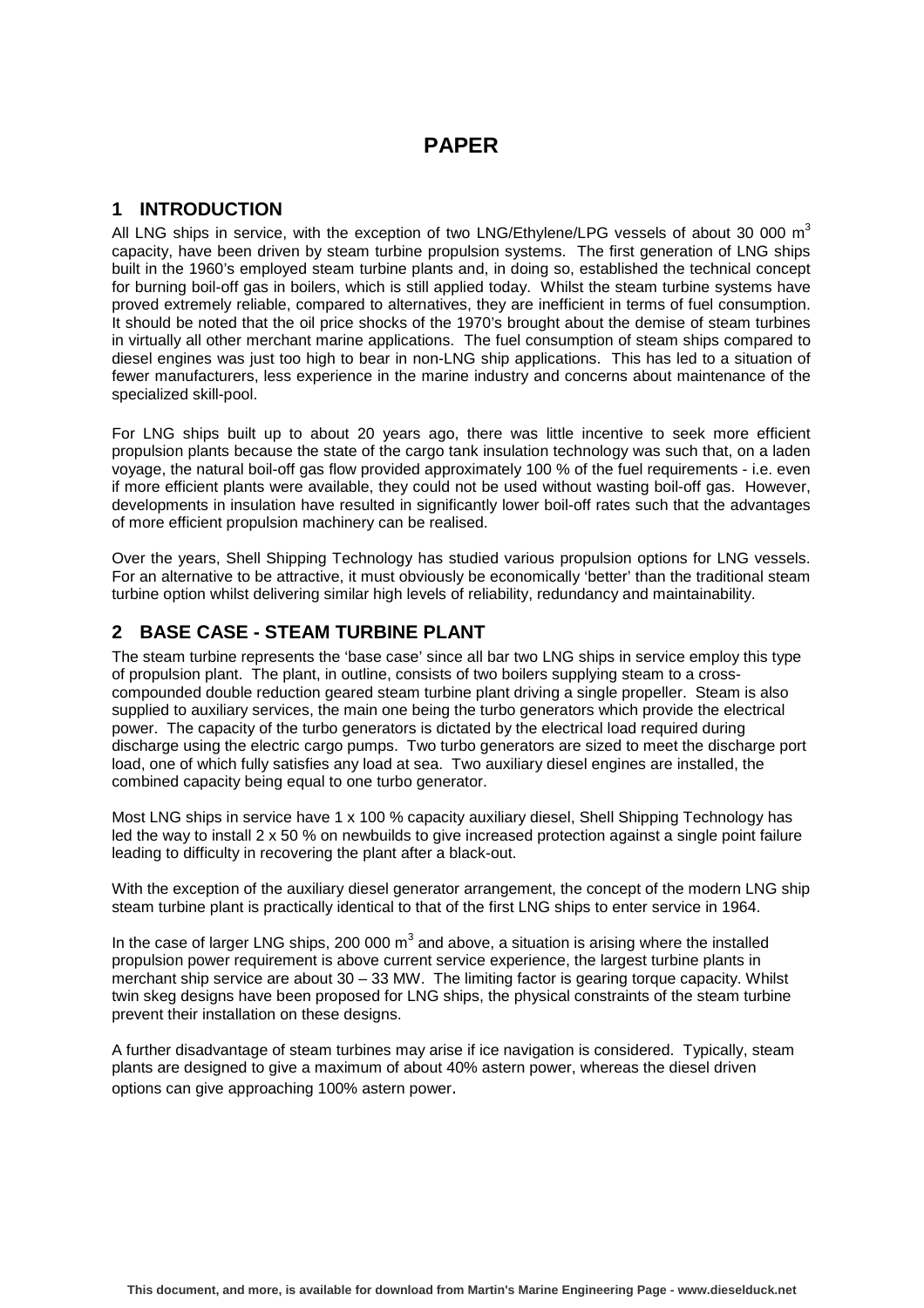## **Steam Turbine Propulsion**



This paper considers the following propulsion systems as alternative to the steam turbine systems:

```
Slow Speed Diesel with reliquefaction (DRL) 
Dual Fuel Diesel Electric (medium speed diesels) (DFDE) 
Gas Turbine Electric GTE 
High Pressure Gas Injection Slow Speed Diesel (DFD)
```
# **2.1 Twin Screw Issue**

It is generally recognised that the next generation of larger LNG ships will employ twin-screw propulsion systems. The drivers for this change from the traditional single screw system are various but include such factors as propeller induced vibrations, redundancy and maintainability.

The larger LNG ships currently being designed and built are relatively shallow draft for the propulsion power needed. To try to execute a suitable design with a single screw may not be achievable since the propeller loading may be too high. This leads to adverse effects such as cavitation and high vibration levels induced into the hull structure.

The reliability of steam turbine single screw LNG ships is accepted throughout the industry. It is also noted that they require little regular routine maintenance, which can only be conducted with the propulsion system immobilised. By contrast, slow speed diesel machinery needs regular immobilisation for maintenance. Normal industry practice is not to permit complete immobilisation of propulsion machinery whilst an LNG vessel is alongside. With a twin-screw ship, immobilisation of one diesel engine, providing the vessel can sail on the other, may be considered acceptable.

There is no clear-cut break point beyond which single screw is not acceptable, but the decision to utilise twin-screws is also a function of the choice of propulsion machinery and the amount of power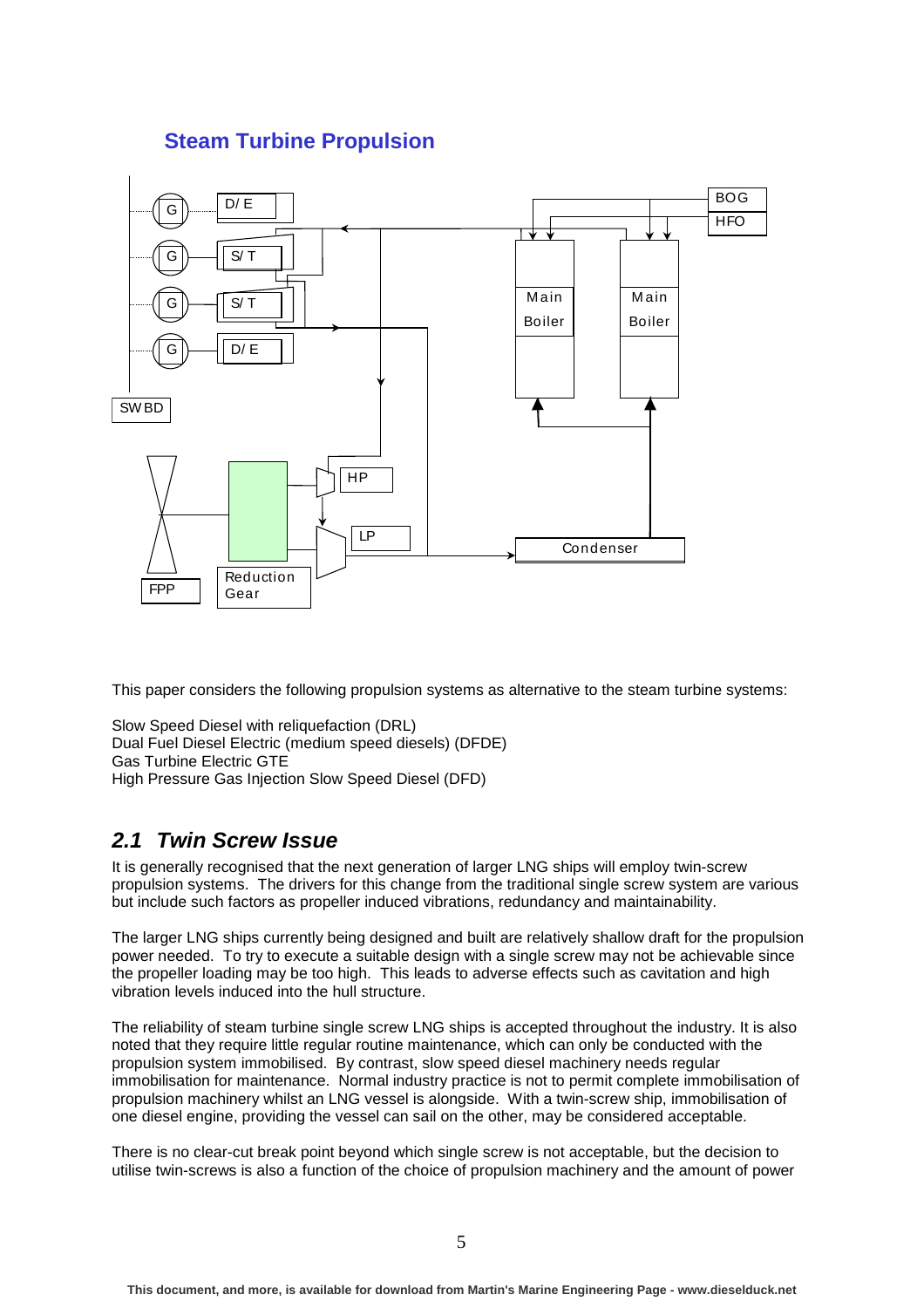to be delivered. In practice, whilst satisfactory twin-screw designs at the current standard LNG ship design of about 140 000 m<sup>3</sup> can be produced, the current view is that they will become industry standard for ships greater than about 200 000  $\text{m}^3$ .

### **2.1.1 Concept Approval**

Within Shell Shipping Technology we have a formal review process for acceptance of novel technologies or concepts for use in projects. Studies are undertaken to assess the new technologies and, particularly, to identify potential risks and mitigation measures for those risks. The studies do not particularly address economical aspects, although one has to recognise that the main driver for new technology is generally an economic one.

The studies result in a report called a 'Technical Release' which goes through a formal review process with senior management before final issue. Of the alternative propulsion systems considered here, dual fuel diesel electric, gas turbine electric, slow speed diesel with reliquefaction and high pressure injection slow speed diesel, all apart from the latter have a Technical Release. The Technical Release for high pressure injection diesel engine is work in-hand.

# **2.2 Slow Speed Diesel with Reliquefaction**

This option employs conventional low speed diesel engine technology for propulsion purposes and a reliquefaction plant to turn the boil-off gas back to liquid and return to the cargo tanks. At a conceptual level, this is similar to the practice for fully refrigerated LPG vessels. Various designs for LNG reliquefaction plant have been proposed, all of which work on a nitrogen cycle based on the 'Brayton' principle whereas LPG ships usually employ either direct refrigeration plants with reciprocating compressors or indirect refrigeration plants using a common refrigerant, e.g. R407c, in the primary cycle. For current sized LNG vessels, this implies an additional electrical load of 3 to 4 MW although for the largest vessels contemplated, around 250 000  $\text{m}^3$  capacity, the plant load rises to about 5 MW.

We foresee the main application of this technology on the larger LNG vessels in a twin-screw format. In this format, we believe that the installation of clutches and shaft brakes in each shaft line are essential to achieve expected availability and maintainability requirements.

From a plant concept point of view, one of the key issues is the integration of the reliquefaction plant power requirements into the normal ship generating systems. During our studies we investigated the use of shaft driven generating systems. These tend to be popular with ship operators since they greatly reduce the running hours, and hence maintenance burden, of the auxiliary diesel generator engines. However, we could not satisfy ourselves that a technically viable solution for a twin-screw ship could be materialized and hence the generating plant is based on a commonly applied approach on merchant ships of using four auxiliary generator engines, any three of which together can supply the normal full ship's load. Clearly, the capacity of each of these engines is significantly higher than commonly found on current LNG ships as a result if the reliquefaction plant load.

Whilst there are still some unknowns around the operation and maintenance of the reliquefaction plant, simply because there is, as yet, no body of experience with these plants onboard ships, our review of studies by manufacturers lead us to expect high availability and undemanding maintenance in service. We concluded, based on availability studies, that we would install a single 100 % capacity reliquefaction plant plus a 100 % capacity gas incineration system for when the reliquefaction plant is not available. The only part of the system to be duplicated is the boil-off gas compressors because these are used both to feed the reliquefaction plant and the incinerator.

The main issues with this plant concept remain the relatively poor emissions profile (see Section 3) and high maintenance requirements for the diesel machinery.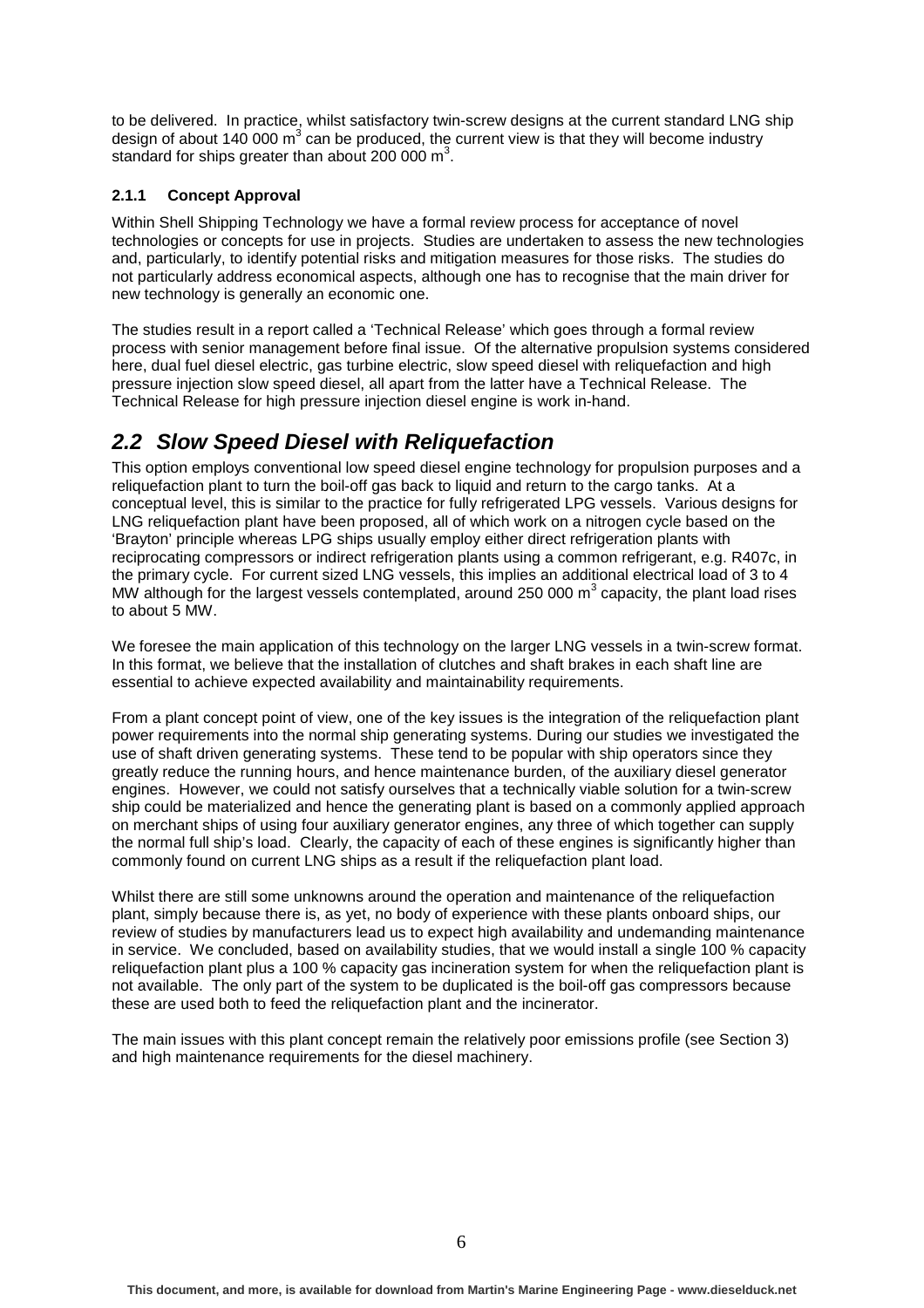

## **Diesel Reliquefaction System configuration**

# **2.3 Gas Turbine Electric**

Over the years, we have kept a watching brief on gas turbines and note their increasing application at high powers. There has been, and continues to be, much research on gas turbines with significant improvements on thermal efficiency and reliability.

Today, the thermal efficiency of a simple cycle gas turbine is around 40 % and is starting to show a real advantage compared to a steam turbine, and the installation costs should be lower. The efficiency can be improved to that of a modern diesel by inclusion of extensive waste heat recovery systems – i.e. combined cycle systems, however this increases the CAPEX and complexity of the plant.

We have studied the application of gas turbines to LNG ships. There are several concepts that could be applied, but the one we focused on is that of a simple system based on two gas turbines (in a father-son arrangement) with an electric propulsion system. The gas turbine generator sets would be provided in sound-proof enclosures and positioned relatively high up in the ship, say at aft sunken deck level, to facilitate removal for maintenance.

A key feature of this proposal, as for the DFDE, is that the system is designed on the basis of using gas (boil-off gas plus vaporized LNG) as the primary fuel source. Key advantages of this are that from the aspect of environmental emissions, fuel gas gives the lowest emissions profile.

One distinguishing factor with gas turbine primary power generation is that the maintenance of the gas turbines, other than a low level of operator maintenance is done by replacement with a spare unit. The practical maintenance burden is therefore taken off the ship.

Further details can be found in Ref  $1^i$ .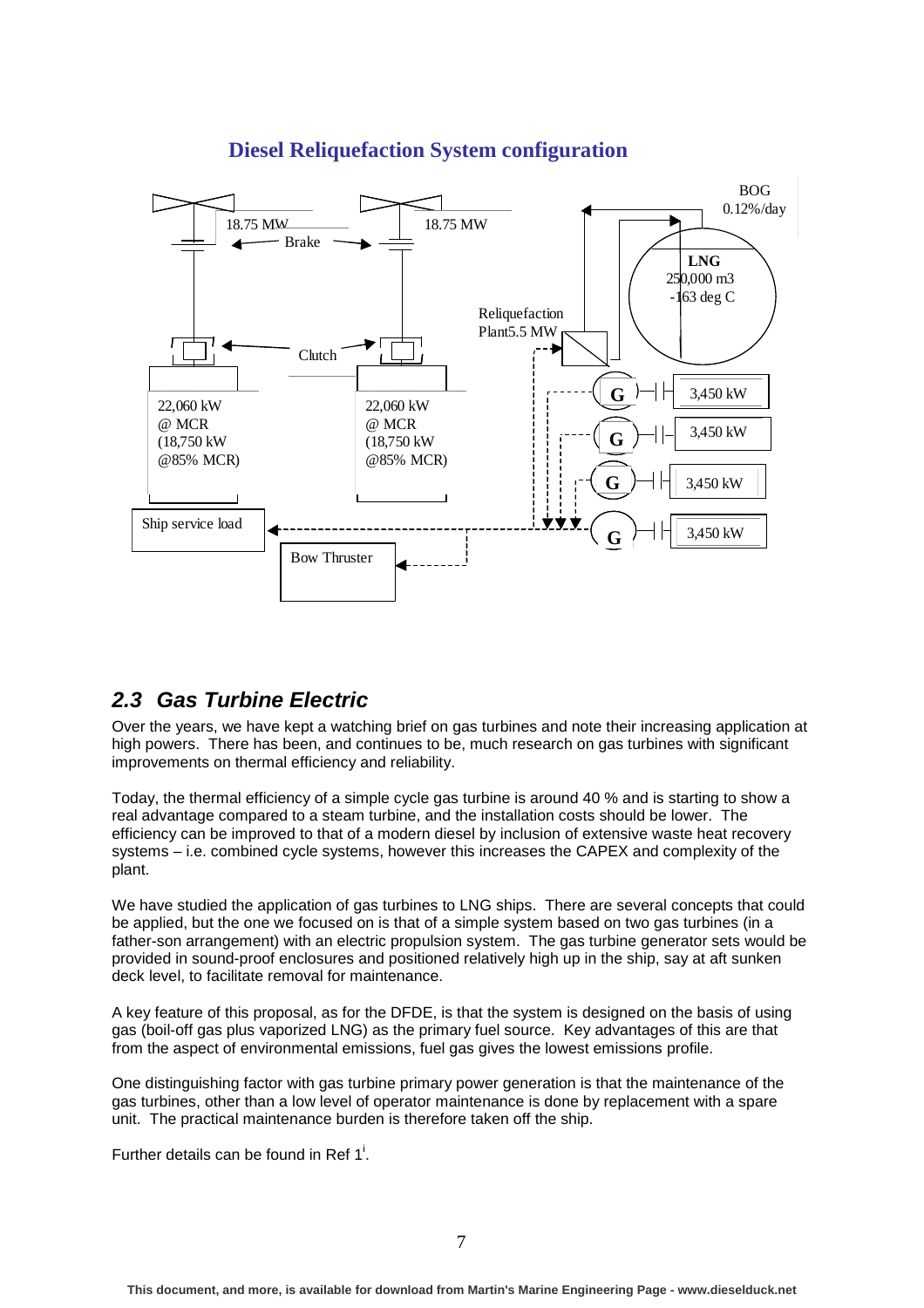

## **2.4 Dual Fuel Medium Speed Diesel Electric**

This concept employs multiple dual fuel diesel generators, typically four, to provide all the vessel's power requirements, including main propulsion, on a 'power station' principle. The concept is comparable to that commonly found on modern cruise liners, the main difference being the fuel for the diesel generator engines.

Burning methane in a diesel engine presents technical challenges. The main problem is that of controlling the detonation characteristics ('knocking') of methane in an engine cylinder. The development of DFD engines has been the subject of Research and Development programmes for many years. This work has finally led to a technically feasible engine using low pressure gas injection developed by Wärtsilä and designated 'DF'. The first 'DF' engine entered service in a shore plant about 7 years ago and, at the time of writing, there were 18 LNG ships with these engines on order/under construction. Of the alternatives to steam turbine technology discussed, this is the nearest to operation.

The gas is injected in a carefully controlled manner before each inlet valve on the induction stroke. To ensure reliable ignition, pilot fuel injection of DMA<sup>ii</sup> is used, supplied via a separate 'common rail' system. Wärtsilä has developed a very sophisticated control system to control, within tight limits, the combustion process. In automotive terms, the engine is operating in a 'lean burn' mode when running on gas. By these means, the engine can be operated successfully at a high rating without detonation.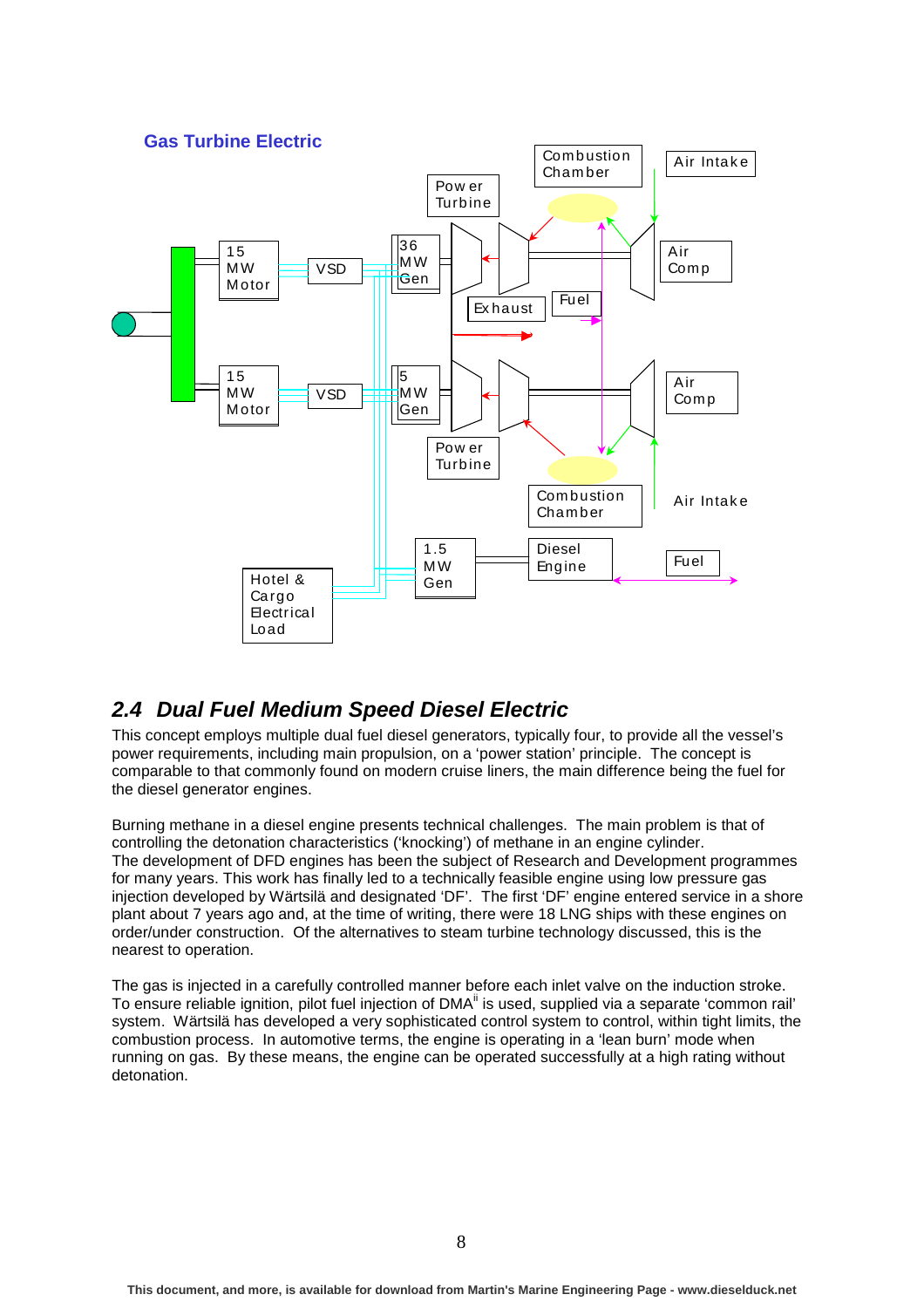## Electric Propulsion with 'DF' **Engines**



The DF engine either operates on gas with pilot fuel injection, or on liquid fuel. Variable mixtures of fuel and gas cannot be used in this engine although, which is a disadvantage when compared to the basic steam plant which can do so. When operating on liquid fuel, the engines may run on heavy fuel oil (HFO) on a continuous basis. Before returning to gas operation a short period of running under load on DMA is required to eliminate the risk of glowing residues from the HFO being left in the cylinder. Such residues would lead to the premature ignition of the gas fuel.

To comply with IGC Code  $\mathring{}}$  requirements necessitates a means of managing boil-off gas when the ship is not under way. This requirement is satisfied by a thermal oxidizer or incinerator. This is designed to incinerate boil-off gas at a rate equivalent to the normal laden boil-off rate.

The provision of multiple independent diesel generator sets provides a strong guarantee against total loss of propulsion power in event of plant upset. The most likely consequence of an unscheduled engine shut down is a relatively small loss of speed. It is considered that this concept meets all requirements for reliability, redundancy and maintainability.

# **2.5 High Pressure Injection Diesel**

The difficulties associated with burning gas in diesel engines have been noted above. A different solution to low pressure injection is to inject the gas at high pressure at the end of the compression stroke in a similar manner to that for liquid fuel. Pilot injection of liquid fuel is necessary to give reliable combustion. Much work was done on this in the 1980's culminating in a full sized low speed diesel being built by Mitsui Engineering and Shipbuilding at Chiba. The demonstrator performed satisfactorily from the technical point of view but the Achilles' heel of the design is that the fuel gas has to be compressed to a high pressure, of the order of 250 bar, before it can be injected. The energy required for compression reduces the efficiency gains of going to a diesel engine propulsion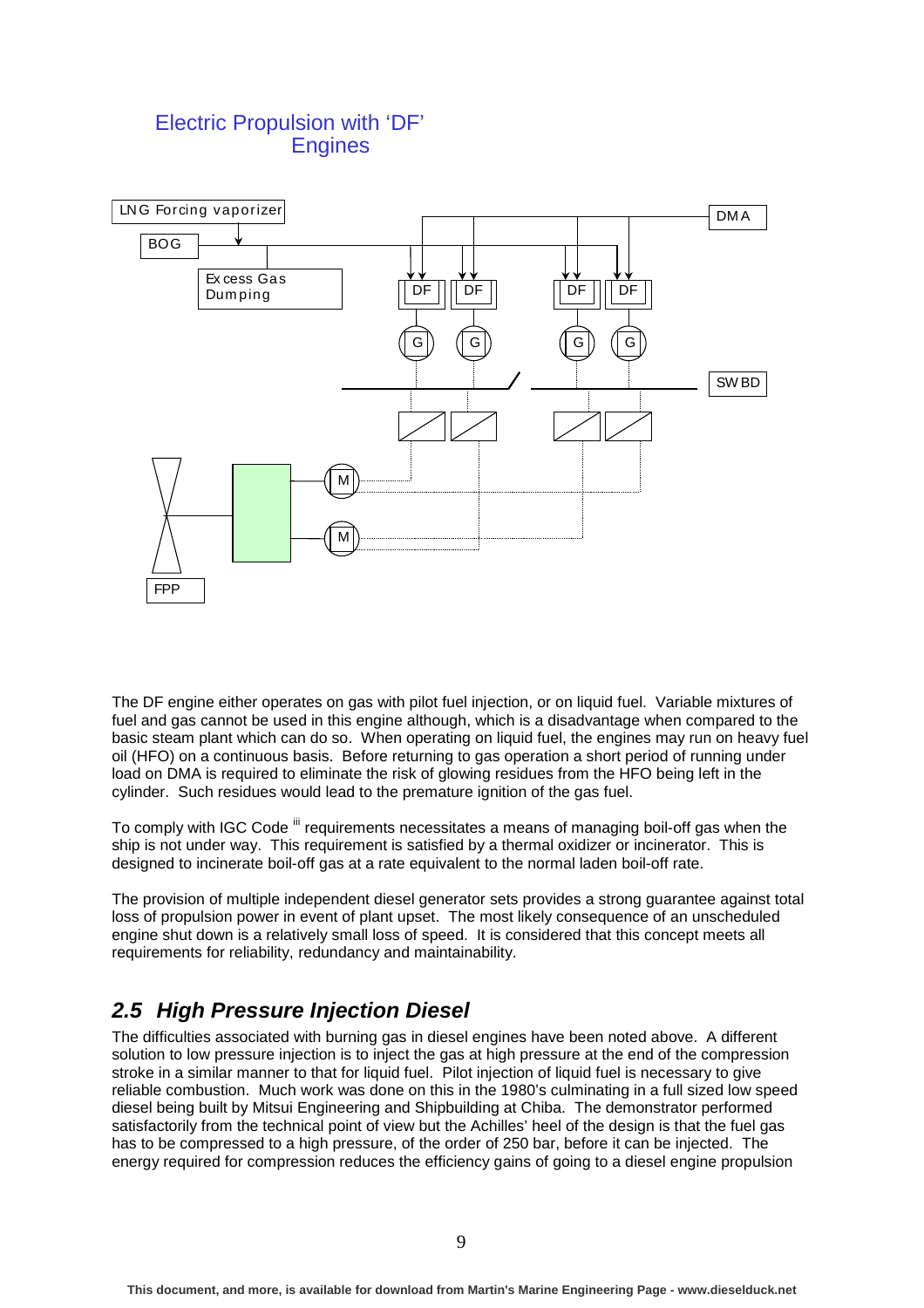system. The technology is already applied in special applications where high pressure gas is available, e.g. from re-injection compressors on offshore facilities.

From the point of view of application to ships, the main issues are around the high pressure compressor system and its control.

This option offers similar levels of flexibility with respect to fuel choice as the steam turbine ships, with the advantage of an overall improvement in thermal efficiency.

For periods when the main engine is not in use, e.g. when the vessel is at anchor, a 100 % capacity gas incinerator will be installed to ensure compliance with this IGC code.

This technology is currently under study by Shell Shipping Technology with a view to issuing a 'Technical Release'.



### **Duel Fuel Diesel DRL**

### **3 EMISSIONS**

There is increasing interest at all levels of society into harmful emissions to the atmosphere. This section compares the emissions from the various propulsion system options.

The following table summarises the harmful emissions to air for various types of propulsion system. These figures are derived from various sources and are indicative only, since such factors as fuel composition and quality of maintenance can affect the values. The figures for the 2-stroke and 4 stroke diesel engines are based on engines consuming a heavy fuel oil, such as RMH 35 with a typical sulphur content of about 3.5 %. The dual fuel diesel electric is burning gas with a 1% pilot injection of light diesel such as DMA and the slow speed DFD is assumed to be burning gas with 1 % HFO pilot fuel injection. The steam turbine option is based on dual firing the boilers with 50 % of the energy input coming from HFO and 50 % from boil-off gas. The gas turbine is open cycle configuration and the fuel is 100 % gas, based on standard fuel combustors, even though 'low NOx' combustors are available.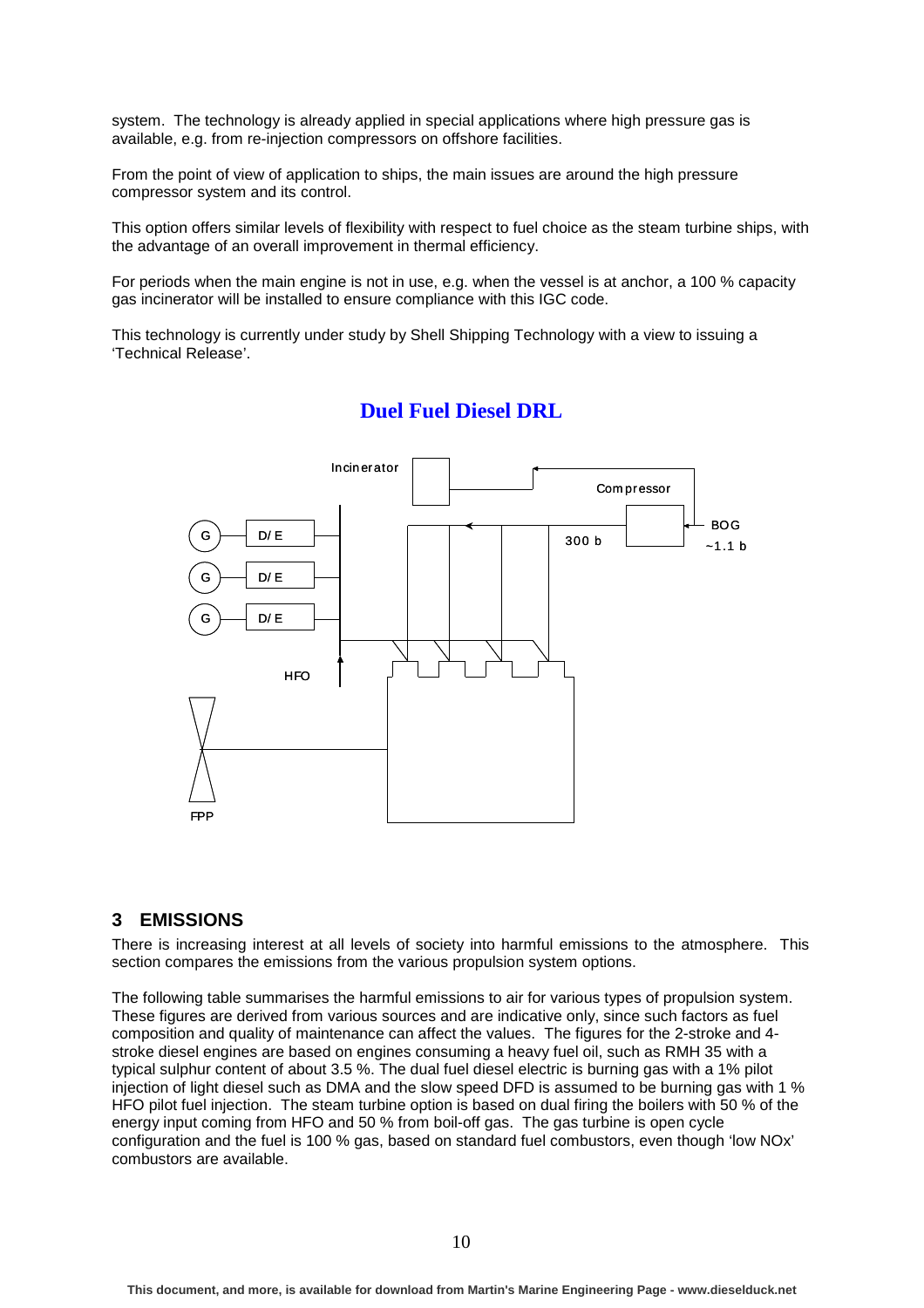|                                         | <b>NOx</b><br>(g/kWh) | SOx<br>(g/kWh) | CO <sub>2</sub><br>$(g/kWh \times 100)$ | <b>Particulates</b><br>(g/kWh) |
|-----------------------------------------|-----------------------|----------------|-----------------------------------------|--------------------------------|
| 2 Stroke Diesel<br>(Low Speed)          | 17                    | 12.9           | 5.8                                     | 0.5                            |
| 4 Stroke Diesel<br>(Medium Speed)       | 12                    | 13.6           | 6.12                                    | 0.4                            |
| <b>Dual Fuel Diesel</b><br>Electric     | 1.3                   | 0.05           | 4.2                                     | 0.05                           |
| <b>Dual Fuel Diesel</b><br>(Slow Speed) | 14.5                  | 0.2            | 4.1                                     | 0.1                            |
| <b>Steam Turbine</b>                    |                       | 11.0           | 8.5                                     | 2.5                            |
| <b>Gas Turbine</b>                      | 2.5                   |                | 4.8                                     | 0.01                           |

## Table 1 Emissions from Marine Prime Movers

### **3.1.1 Sulphur Oxides**

Emissions of Sulphur Oxides (SOx) are purely a function of the sulphur content of the fuel and the amount of fuel consumed. The figures in the table are based on a typical fuel oil with 3.5 % sulphur content. The primary fuel for the DRL option is HFO, hence the emissions level for this concept is significantly worse than the alternatives.

For the gas turbine based propulsion systems, where the primary fuel is gas, the emissions of SOx compounds are zero in normal operations. For the short periods in service when gas is not available, i.e. for voyages to and from refit, the vessel will use light diesel fuel of DMA quality. These, compared to HFO, have a low sulphur content.

For the DFDE, the SOx emissions are derived purely from the sulphur content of the pilot injection fuel and hence are very low compared with DRL burning HFO and steam turbine plants burning a mixture of HFO and boil-off gas.

As for DFDE, the high pressure injection DFD engine SOx emissions are purely a function of how much pilot HFO is consumed.

There are increasing pressures in the marine industry to reduce or eliminate SOx emissions. IMO MARPOL Annex 6 has recently been implemented and puts a global sulphur cap of 4.5 % on all fuels from 19<sup>th</sup> May 2005 and introduces Sulphur Emissions Control Areas (SECA) for the Baltic Sea (19<sup>th</sup> May 2006), the North Sea and the English Channel (1<sup>st</sup> Feb. 2007) where limits will be imposed of 1.5 % sulphur in HFO for ships at sea. The concept of SECA's is likely to spread and one could foresee their introduction, say, throughout the Mediterranean Sea or on the East and West coasts of USA.

The EU is developing regulations in this area and is currently proposing 0.1 % mol. weight of sulphur in all fuels consumed in port areas to be mandatory from 2010. This implies, for ordinary vessels, use of low sulphur HFO's or, probably more practically, diesel oils of the DMA type quality for all purposes in port.

The DRL option has no practical optionality for fuel choice, it cannot burn boil-off gas in the engines, therefore, considering the potential 40 year life of these vessels, this aspect represents a significant uncertainty about the long-term economics concerning the supply of the fuel for these engines. For the other alternative propulsions systems discussed in Section 3 of this report, they may operate with the primary fuel source as gas, with no sulphur content; and they also have the technical option of burning gas in port (subject to the terms of Sales and Purchase agreements).

Whilst most of the effort has been about reducing the sulphur content of fuels in the first instance, alternative technical solutions, such as scrubbing of the exhaust gases to remove SOx compounds, are considered feasible. However, there are issues relating to the treatment of the effluent scrub water and the space needed for the installation.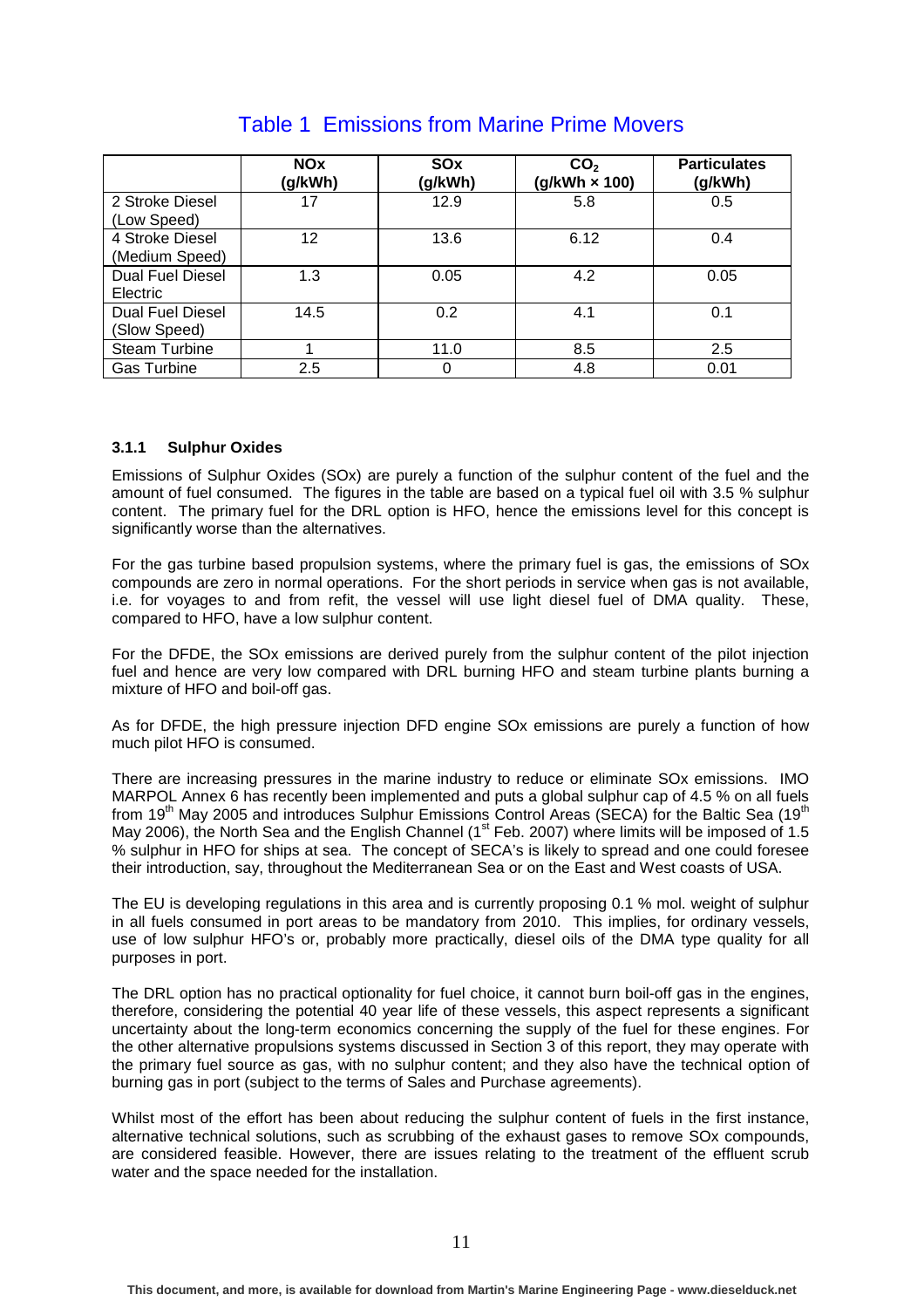Whereas there is established methodology to put a value on  $CO<sub>2</sub>$  emissions, there is currently no equivalent for SOx.

#### **3.1.2 Nitrogen Oxides**

NOx emissions are a function of the combustion process. The key factors are the peak temperature achieved and the duration that the gases are at this peak temperature.

Slow speed diesel engines, as used in the diesel with reliquefaction option, are the worst offenders as far as emitting NOx. The DFDE engine, however, is really operating as a gas engine and, as such, is inherently a low NOx engine, particularly when compared with engines running on HFO. IMO MARPOL Annex 6 limits the NOx emissions, based on the engine type. For slow speed diesels, the limit is 17 g/kWh and modern diesel engines will need careful maintenance to stay within these limits.

For the high pressure injection DFD engine, earlier work indicated a reduction of about 15 % for the NOx emissions compared to a conventional HFO-burning slow speed diesel engine.

For the gas turbine option, even with standard combustors, NOx emissions are low compared to diesel engine technology. Should even lower levels be required, then technology exists in the form of 'dry, low-NOx' combustors ('DLN') for the gas turbines.

NO<sub>x</sub> can be removed from the exhaust gas by selective catalytic reaction. The reaction needs high exhaust temperatures to be effective and hence the reactor vessel is placed between the engine exhaust collector and the turbocharger inlet. A continuous supply of urea reagent is needed and the catalyst life is limited to an estimated 20 000 h.

As for SOx, there is no current methodology for putting a value on NOx emissions.

#### **3.1.3 Carbon Dioxide**

Carbon Dioxide  $(CO<sub>2</sub>)$  emissions are primarily a function of the quantity of fuel burnt, but is also a function of the composition of the fuel being burnt. From this, it is clear that the efficiency of the plant has a major impact on the quantity of  $CO<sub>2</sub>$  emissions, and this is demonstrated in Table 6 below. which shows the steam turbine as worst in this respect. The next worst is the DRL option, this arises because of two effects; there is a high primary power requirement as a result of the power needed for the reliquefaction plant, and the carbon to hydrogen ratio favors gas as a fuel over HFO. The open cycle gas turbine option is better than the diesel with reliquefaction option and almost as good as the dual fuel diesel. All internal combustion options are significantly better than the steam plant.

#### **3.1.4 Particulate Matter**

Particulate matter emitted from combustion processes has become a serious health concern in many countries. This applies especially to particulate matter below the size of 10 microns (PM10). Diesel engines are a main source of these particulates. Diesel engines burning low quality fuel emit significantly more particulate matter than those burning clean fuels, such as gas.

The dual fuel diesel emits few particulates compared with diesel engines running on HFO. In operation, the particulate emissions for steam turbine are a function of how much HFO is burnt and peaks during 'soot-blowing' operations. However, the particles generated are considered sufficiently large (i.e. larger than PM10) to not present a health hazard.

Gas turbines burning gas emit virtually no particulates.

There is currently no methodology for putting a value on particulates.

#### **3.1.5 Carbon Costs**

Unlike the case for SOx and NOx, there is an established methodology for valuing  $CO<sub>2</sub>$  emissions based on the 'Kyoto Protocol'. (The Kyoto Protocol specifically excluded shipping and international aviation however many countries to which LNG ships may trade have ratified the UN Framework Convention on Climate Change and, for instance, all EU members are so-called 'Annex 1' countries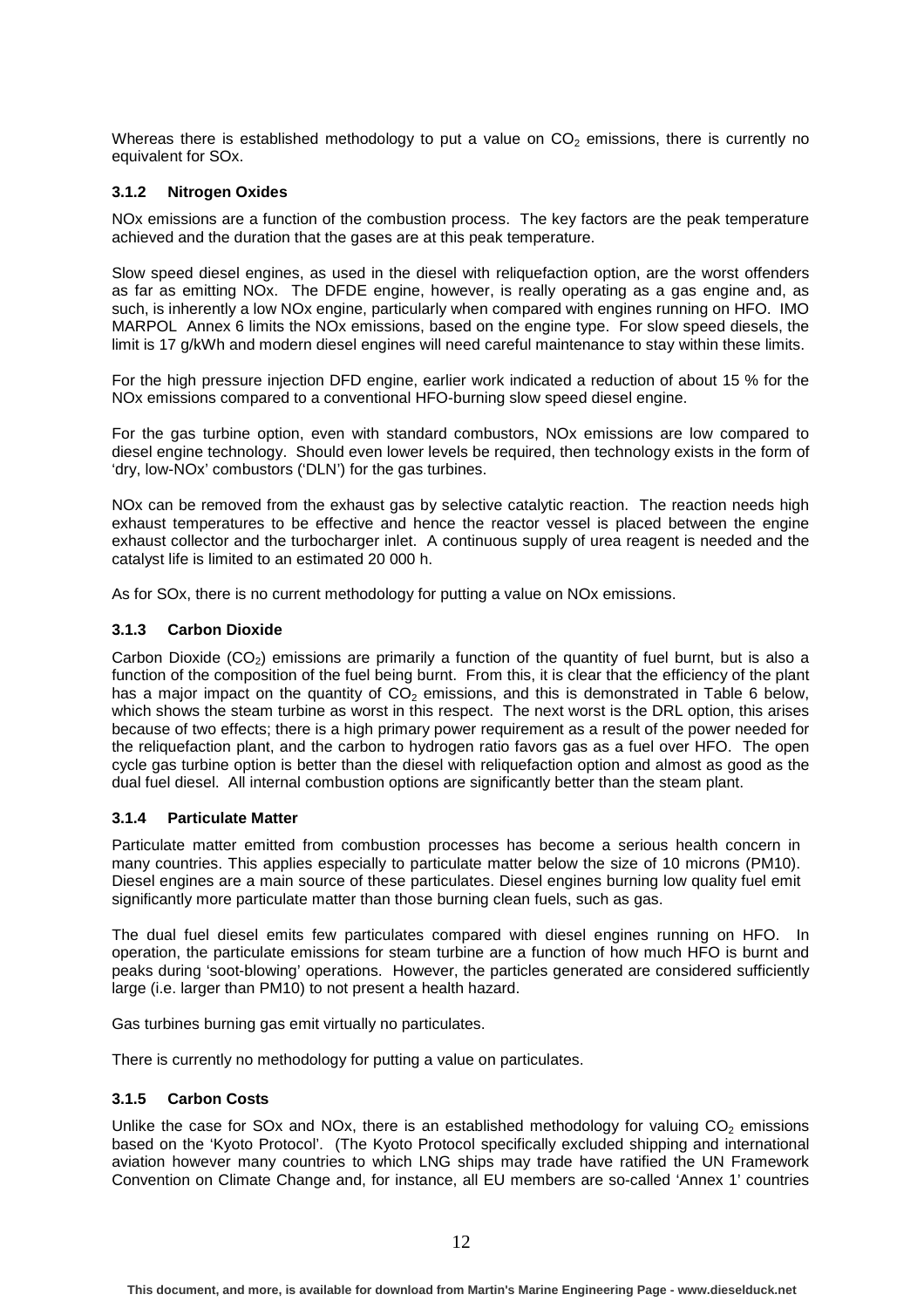with legally binding emission limits in the Protocol's first reduction period. It should also be noted that IMO have been invited to address this issue for international shipping) The indicative carbon cost for Annex 1 countries is USD 5.5 /t  $CO<sub>2</sub>e$ , however it is noted that in carbon trading within Europe, values of the order of USD 20/t CO<sub>2</sub>e and higher are being realized. The value to use is really a project decision and is outside the scope of this paper. Table 2 below gives indicative annual amount of emissions for alternative propulsion options for a large LNG vessel with a propulsive power of 37.5 MW.

All the propulsion systems for LNG ships burn the natural BOG, except for the DRL option. In this case, the BOG is re-liquefied and returned to the cargo tanks, however, as part of this reliquefaction process, there is a need to vent non-condensables from the reliquefaction plant. The main component vented is nitrogen, but it also entrains methane, which is lost to atmosphere.

The following simplified calculation attempts to quantify the environmental impact of this loss. It is an order-of-magnitude type calculation based on a worst-case situation.

Most commercial grades of LNG have a nitrogen content of 0.1 to 0.4 mol %, however the commercial limit is taken as 1.0 mol %. A full cargo of 220  $m<sup>3</sup>$  of LNG may therefore contain about 1000 t of  $N_2$ . Assuming 80 % of this is lost through boil-off, and rejected to atmosphere, then, according to manufacturer's data, 160 t of  $CH<sub>4</sub>$  will also be lost per voyage. Assuming a 46.8 day round voyage (based on Arabian Gulf to Gulf of Mexico, and 353 days available per year, this implies a worst-case loss of 1200 t of  $CH_4$  per year. Methane emissions, on a mass basis, have 21 times the impact of  $CO<sub>2</sub>$  on the environment, hence this 1200 t of  $CH<sub>4</sub>$  can be equated to 25 000 t  $CO<sub>2</sub>e$ . This figure is included in the table below for the DRL option.

The base assumption in the above calculation is that the non-condensables from the reliquefaction process are vented to atmosphere. It is technically possible to route the vent to an incinerator, however, the mixture of nitrogen and methane in the non-condensables is barely flammable, hence to achieve effective and reliable incineration there would be a need for additional fuel input

The  $CO<sub>2</sub>e$  in the following table is derived from the power requirements and the figures in the table above.

| <b>Propulsion</b>                       | $CO2 + CH4$                      | Total CO <sub>2</sub> e /annum |
|-----------------------------------------|----------------------------------|--------------------------------|
| <b>System</b>                           | (tonnes/annum CO <sub>2</sub> e) | (tonnes)                       |
| <b>Steam Turbine</b>                    | 250 000                          | 250 000                        |
| Diesel with<br>reliquefaction           | 190 000 + 25 000                 | 215 000                        |
| <b>Dual Fuel Diesel</b><br>electric     | 130 000                          | 130 000                        |
| <b>Dual Fuel Diesel</b><br>(slow speed) | 120 000                          | 120 000                        |
| <b>Gas Turbine</b>                      | 150 000                          | 150 000                        |

## Table 2 Estimates of Annual CO2 Emissions

### **4 ITB PACKAGE**

.

Whilst Shell Shipping Technology's Technical Release process defines the technical acceptability of various options, the final decision is typically only determined after a bidding process with shipyards so that economics can be based on real CAPEX figures etc. and the best possible estimate of OPEX.

The bidding process is conducted under strict rules under the oversight of a Tender Board. This is essential to ensure transparency of the process and thus avoid charges of malfeasance. The objective of the bid process is to achieve the best possible contractual terms and conditions on a technical acceptable bid.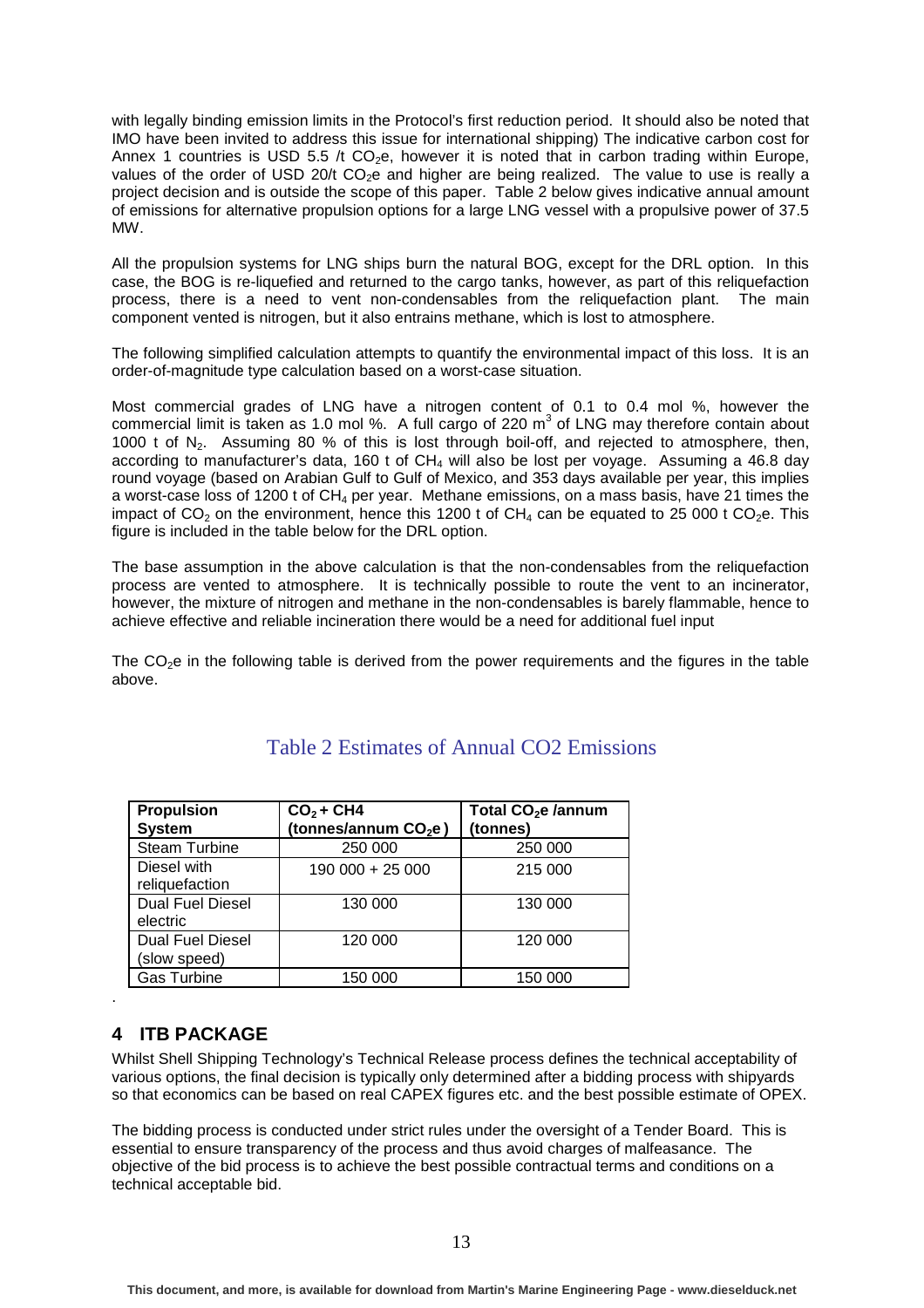A key element of this process is developing an 'Invitation to Bid' (ITB) package to go out to selected shipyards. This consists of three principal elements:

Instructions to Bidders Performance Specification Pro-Forma Shipbuilding Contract

#### **4.1.1 Instructions to Bidders**

The purpose of this is self-evident and includes such information as a general description and timing of the bidding and evaluation process. Shell Shipping Technology's preferred process is a two round bidding system. The first round embraces as wide a selection of shipyards as can reasonably be expected to provide a realistic bid, both in technical and commercial terms. From this, a short-list of shipyards is selected for very detailed evaluation to lead to a second bid and contract.

#### **4.1.2 Performance Specification**

This sets out the main technical parameters for the ship and may include various options. For a novel technical option to be included, it must have been approved internally by way of a 'Technical Release'. The main parameters, ships capacity, speed and number, and any dimensional limitation (e.g. draught or air draught) are determined from fleet definition studies which are an iterative process involving the business development groups since it is heavily dependent on the mix of ports to be visited. For a specific project it may result in a fleet of different sized vessels. Whilst our philosophy is to encourage shipyards to be innovative in their design approach, there are some areas where we tend to be prescriptive in the Performance Specification. These areas are those where, from our operating experience, we are prepared to specify higher standards than shipyards may typically offer. One such area, for instance, covers all aspects relating to corrosion prevention of the hull structure.

The response to the ITB from a shipyard is typically a package containing a commercial bid a full shipbuilding specification. There may also be comments on the pro-forma shipbuilding contract.

## **4.2 Evaluation**

As noted above, the outcome from the first round is a short list of yards for second round bidding. A technical review is conducted of all the bids, but the main criteria for going into the second round is CAPEX, including the effects of stage payments, financing etc. Assuming that there have been no major deviations or misinterpretations of the performance specification, a bid which is, say, 5 % above the best in a competitive first round tender is unlikely to lead to the best final deal, no matter how good one's own negotiators are. Such a bid will not be included in the second round. This may sound tough, but it is clearly spelled out in the Instructions to Bidders.

The key objective of the second round of the evaluation is to ensure that the comparison between short-list offers is equivalent on all technical, contractual and commercial terms such that the final decision can be based on economic indicators. The economic indicator used is the unit freight rate expressed as USD/mmBtu for the voyages used in the original project definition studies. The concept is that all costs related to that round voyage, including financing the CAPEX and all OPEX are divided by the number of Btu's delivered.

Much care is needed in compiling the 'cost' side of the formula. The costs associated with CAPEX are fairly easy to determine. These include contract price, effects of stage payments and costs associated with financing and supervision. For OPEX, there are a number of key issues. The biggest one of these is the value ascribed to BOG and to vaporized LNG if used as fuel for the vessel. Through life maintenance costs can also be a bit difficult to determine. Nevertheless, the point to remember is that this is a comparative exercise to aid decision-making. Therefore, absolute accuracy is not so important; effort should be spent though on trying to quantify in monetary terms on a consistent basis affects which arise because of differences in design or technology.

Another very useful aspect of this approach is that environmental costs can easily be included, providing there is some basis for the establishment of those costs. For instance, the  $CO<sub>2</sub>$  emissions